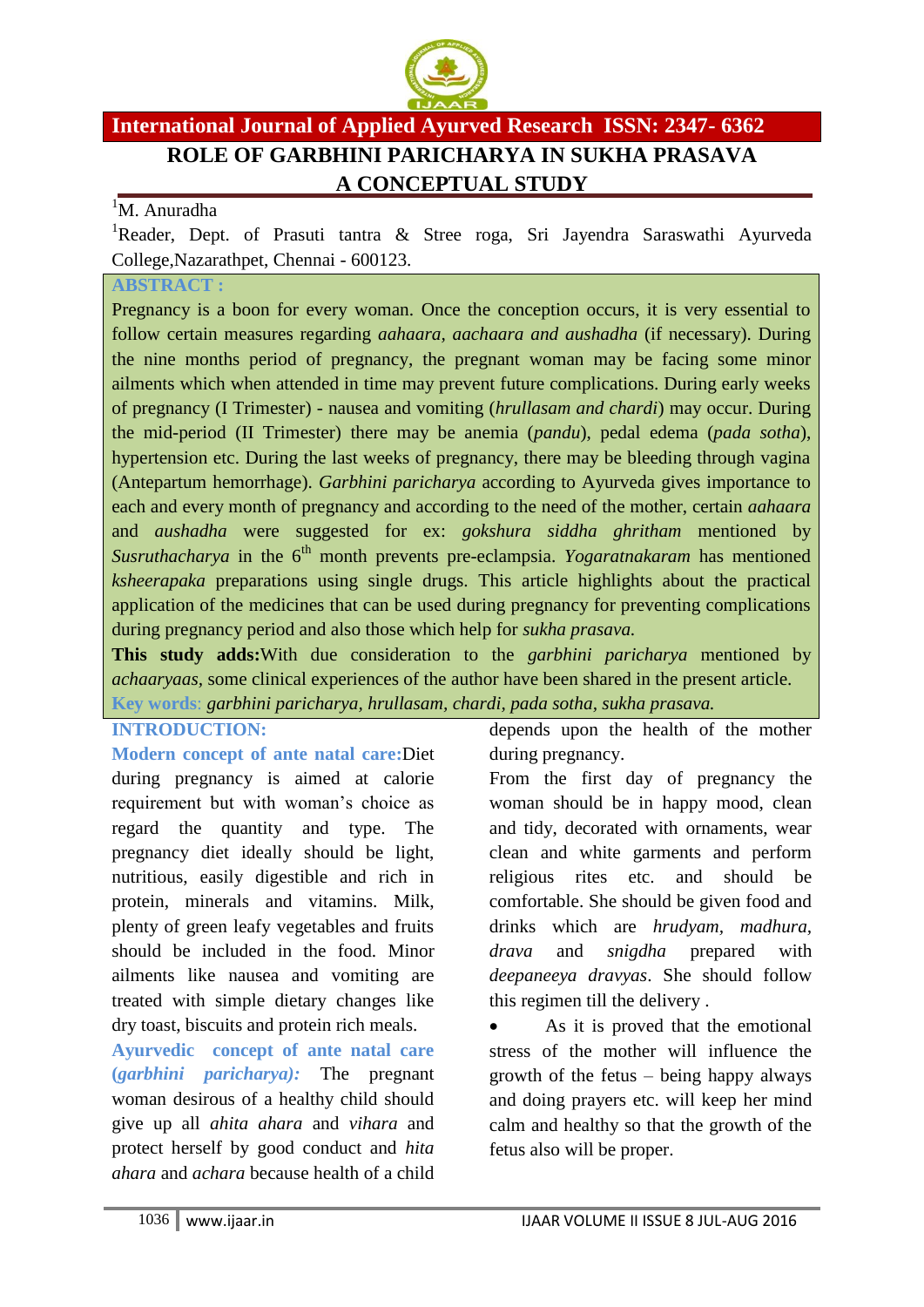*Susrutha* has mentioned about wearing white clothes and garments indicate purity and peace.

• It is also said that during pregnancy if she wears red garments or ornaments – certain *grahas* like *skanda graham* may be attracted and as a result the fetus may be

affected. Since the welfare and contraindications of the mother and fetus are identical, the pregnant woman should use desired *satmya ahara* and *vihara* and avoid the factors that are harmful to the fetus.

| <b>Month</b> | Charaka                                                              | <b>Susrutha</b>                    |
|--------------|----------------------------------------------------------------------|------------------------------------|
| $\mathbf I$  | Milk (non-medicated) repeatedly in   Madhura, sheeta and drava ahara |                                    |
|              | considering<br>desired<br>quantity<br>her                            |                                    |
|              | digestive power and strength (agni&                                  |                                    |
|              | deha bala)                                                           |                                    |
| $\mathbf{I}$ | Milk medicated with madhura gana Madhura, sheeta and drava ahara     |                                    |
|              | dravyas                                                              |                                    |
| III          | Milk with honey and <i>ghritha</i>                                   | Madhura, sheeta and drava ahara    |
| IV           | Butter extracted from milk in <i>aksha</i>                           | Shashtika dhanyam with dadhi, food |
|              | <i>pramana</i> or milk with butter                                   | mixed with milk and butter and     |
|              |                                                                      | jangala mamsam                     |
| $\mathbf{V}$ | Ghritha prepared with butter extracted                               | Shashtika dhanyam with dadhi, food |
|              | from milk                                                            | mixed with milk and butter and     |
|              |                                                                      | jangala mamsam                     |
| VI           | Ghritha medicated with madhura gana                                  | Ghritha or yavagu medicated with   |
|              | dravyas                                                              | gokshura                           |
| VII          | Ghritha medicated with madhura gana                                  | with<br><i>Ghritha</i><br>prepared |
|              | dravyas                                                              | prithakparnyadi (vidarigandhadi)   |
|              |                                                                      | gana dravyas                       |
| <b>VIII</b>  | Yavagu with milk and ghritha                                         | Asthapana and anuvasana vasti      |

*MASANUMASIKA GARBHINI PARICHARYA*

As per the *acharyas*, almost every month either *ksheeram or navaneetam or ghritam* is the main ahara to be taken.

**Benefits of garbhini paricharya:** Due to the continuous use of ksheera & ghrita the body becomes soft and hence helps in sukha prasava because of vatanulomanam

# **Common Ailments During Pregnancy And Their Remedies**

### **I trimester - Nausea and vomiting: M***adiphala rasayanam*

1tsp 3-4 times/day will control the condition.

**Back ache:** Mild application of *Dhanwantaram tailam* with mild warm water fomentation.

### **Pre-eclampsia**

*Gokshura siddha ghritam or gokshura ksheerapakam* prevents pre-eclampsia symptoms like pedal edema( *pada sotha*), proteinuria and hypertension.

Besides this it works as *rasayanam,vatanulomanam* and causes good growth and development of the baby with good birth weight which is very essential because low birth weight babies are more susceptible to infections as they